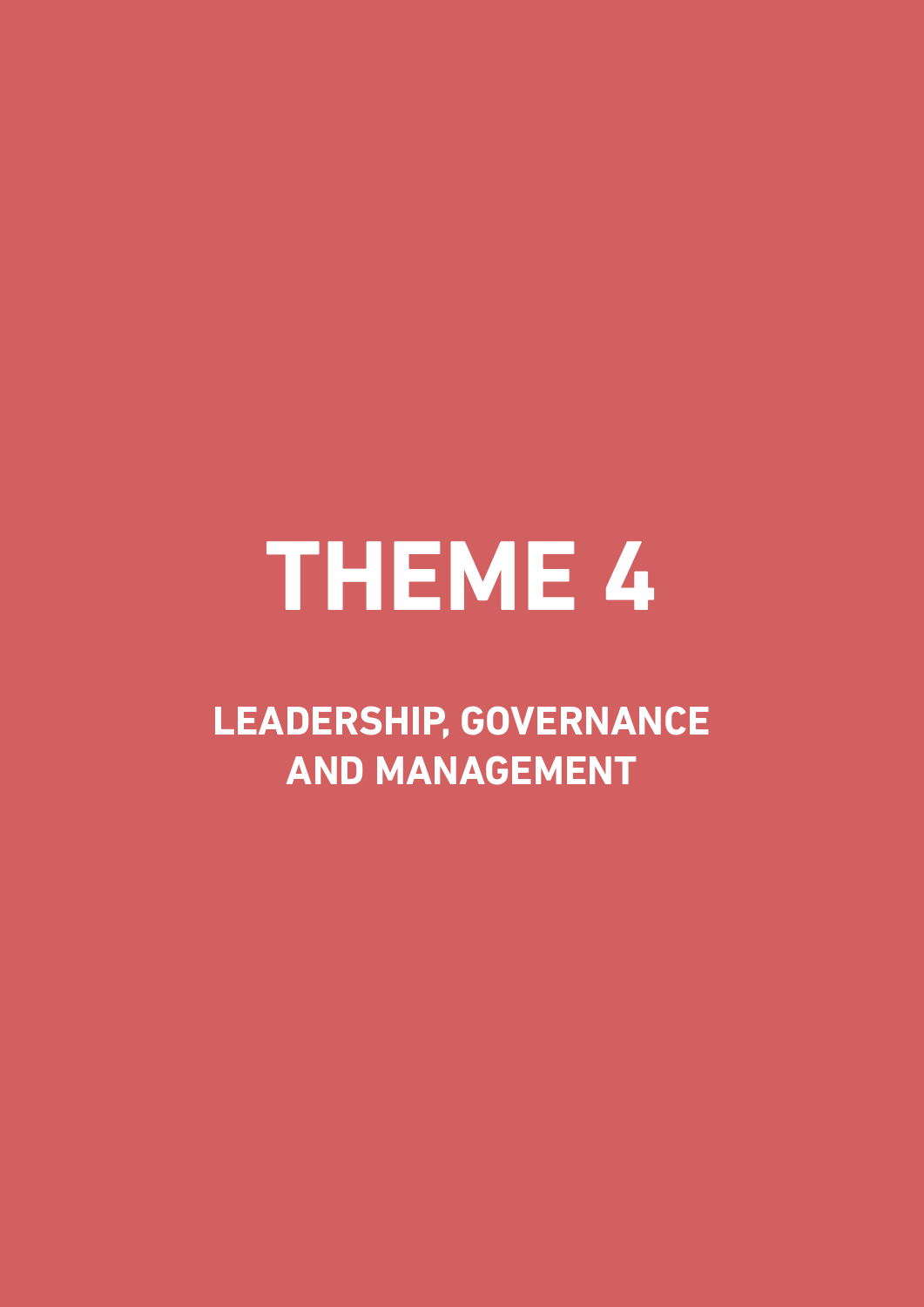# **Theme 4**

# **Leadership, Governance and Management**

# **Aim 1**

# **The mental health service has clear accountability arrangements in place to achieve the delivery of high quality, safe and reliable services.**

#### **Indicator 1.1**

**The mental health service identifies clear lines of accountability, responsibility and authority to oversee quality and safety.** 

- **1.** There is an organisational chart in place, which demonstrates accountability arrangements at all levels of the mental health service.
- **2.** The mental health service identifies clear lines of accountability, responsibility and authority to oversee quality and safety within the service.
- **3.** Staff at all levels have a clear understanding of their accountability, responsibility and authority for quality and safety.
- **4.** The persons identified have such responsibilities, authority and accountability identified in their job descriptions.
- **5.** The persons who have responsibility authority and accountability for quality and safety demonstrate their awareness of their responsibilities for quality and safety.
- **6.** Job descriptions outline responsibilities and accountabilities of all staff regarding the delivery of high quality, safe and reliable mental health service.
- **7.** Staff are aware of their roles and responsibilities regarding quality and safety.

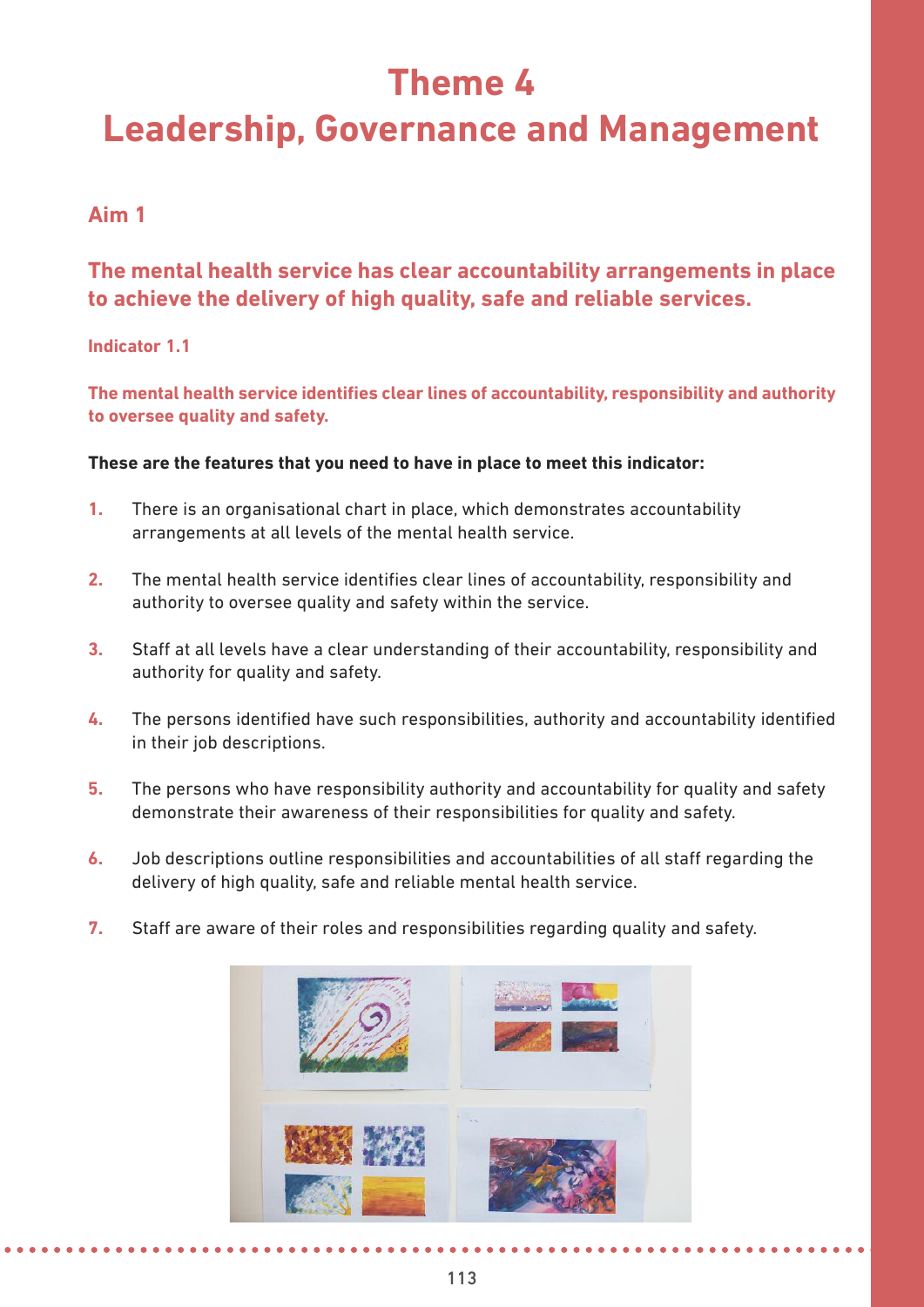# **The mental health service has formalised governance arrangements for assuring the planning and delivery of high quality, recovery oriented, safe and reliable services.**

#### **Indicator 2.1**

**There are integrated corporate and clinical governance arrangements, throughout the service for assuring quality, risk and safety. These reflect the CHO operational plan, the national service plan and the mental health division operational plan.** 

#### **These are the features that you need to have in place to meet this indicator:**

- **1.** The Community Health Organisation operational plan reflects the national service and mental health division operational plan, where applicable.
- **2.** The CHO operational Plan reflects Department of Health and Health Service Executive policies and strategic directions.
- **3.** There is consultation between managers and clinicians in the development of the CHO operational plan in a timely manner.
- **4.** Managers and staff are aware of the CHO operational plan.
- **5.** There is a clear management structure which includes corporate and clinical governance responsibilities and reporting relationships.
- **6.** There is a local quality and safety committee in place, in line with the HSE (2016) Quality and Safety Committee Guidance and Resource document. This committee reports to the local management team and the service quality and safety committee, which in turn reports to the CHO quality and safety committee.
- **7.** Quality and safety is an agenda item on every relevant meeting at all levels of the service
- **8.** Minutes of meetings at all levels of the service show that discussion on quality, risk and safety taken place.
- **9.** The minutes of all quality and safety committees' meetings demonstrate effective working of the committee and implementation of agreed actions, from meeting to meeting.
- **10.** There are reports produced and circulated to the management team on quality, risk and safety indicators and outcomes.
- **11.** This HSE Best Practice Guidance for Mental Health Services is actively implemented.
- **12.** There is an escalation policy and system to ensure that quality and safety issues are escalated and dealt with at the appropriate level.

**\*\*\*\*\*\*\*\*\*\*\*\*\*\*\***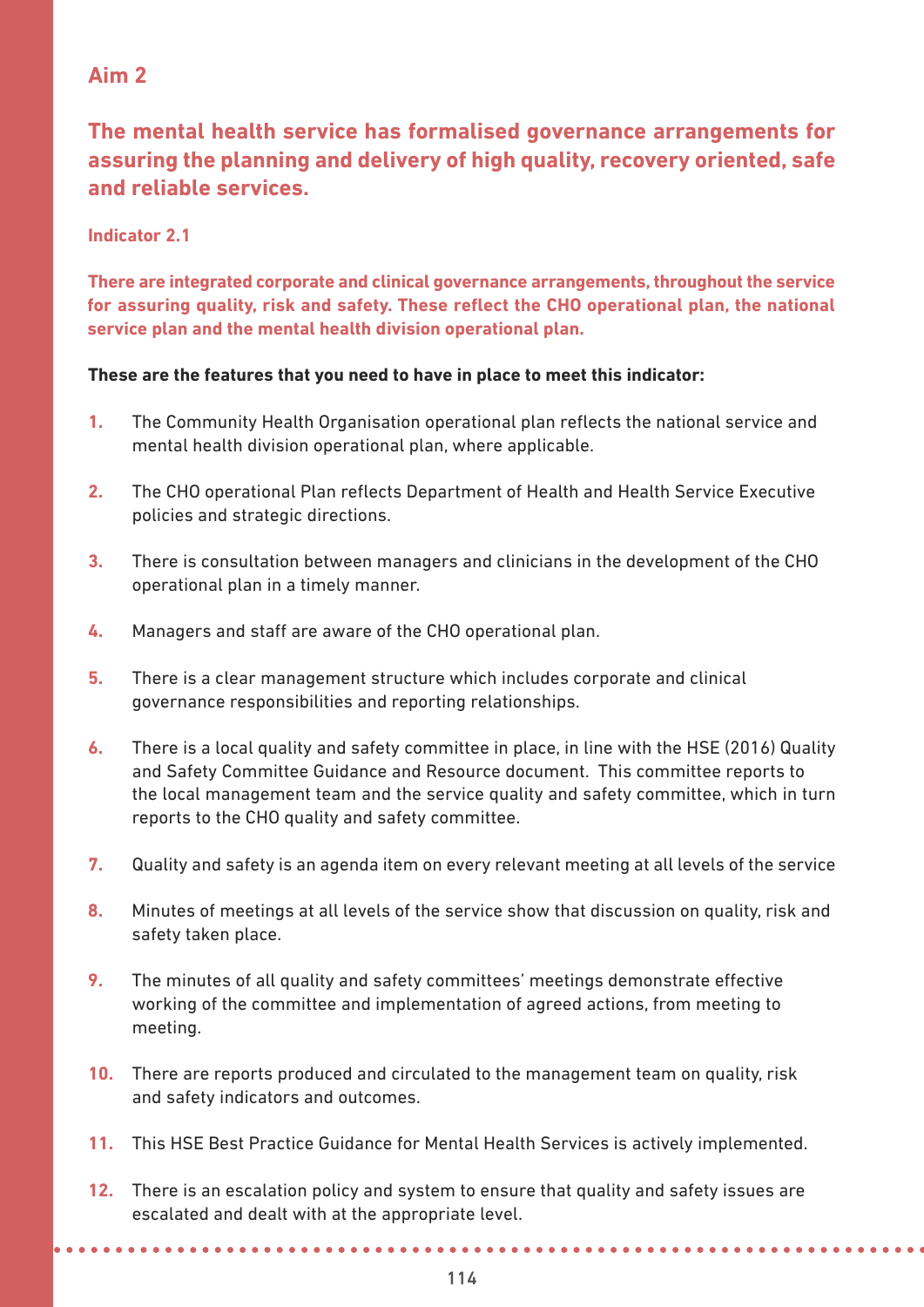- **13.** Quality and safety is considered in matters concerning finance. This is illustrated in the minutes of various management meetings.
- **14.** The interests of service users and results of audits are taken into consideration when decisions are made about the planning, design and delivery of services.
- **15.** The impact on service user safety and quality of care is a high priority in business decision-making. This is demonstrated within the minutes of management meetings.
- **16.** A mechanism exits to support the constitution of committees and groups in the service, this includes, sponsorship, terms of reference, agendas and minutes for all meetings in the service. These are reviewed annually.
- **17.** Management team meeting minutes are present and demonstrate consideration of progress against operational plan objectives and targets.

#### **Indicator 2.2**

**An Integrated system to govern the development, dissemination, approval, implementation, monitoring and review of policies, is set, in accordance with regulations and best practice requirements.** 

*Please read this indicator in conjunction with Theme 2- effective care and support, indicator 1.1.*

#### **These are the features that you need to have in place to meet this indicator:**

- **1.** There are policies in place to meet statutory and best available practice requirements.
- **2.** All healthcare staff, service users, family and carers and other stakeholders are involved, as appropriate, in the development of Policies.
- **3.** All operational policies and procedures are reviewed at least every three years or earlier if required from a legislative/service perspective, having regard to any recommendations made by the Mental Health Commission and in accordance with the *Mental Health Act 2001 (Approved Centres) Regulation 29 Regulations 2006, Operating Policies and Procedures*.
- **4.** There are policies and procedures which sets out the development, dissemination, approval, implementation, monitoring and review, in accordance with the HSE national framework for developing policies, procedures and guidelines, ( 2016) and the Mental Health Act 2001 (Approved Centres) Regulation 29, Regulations 2006 Operating Policies and Procedures.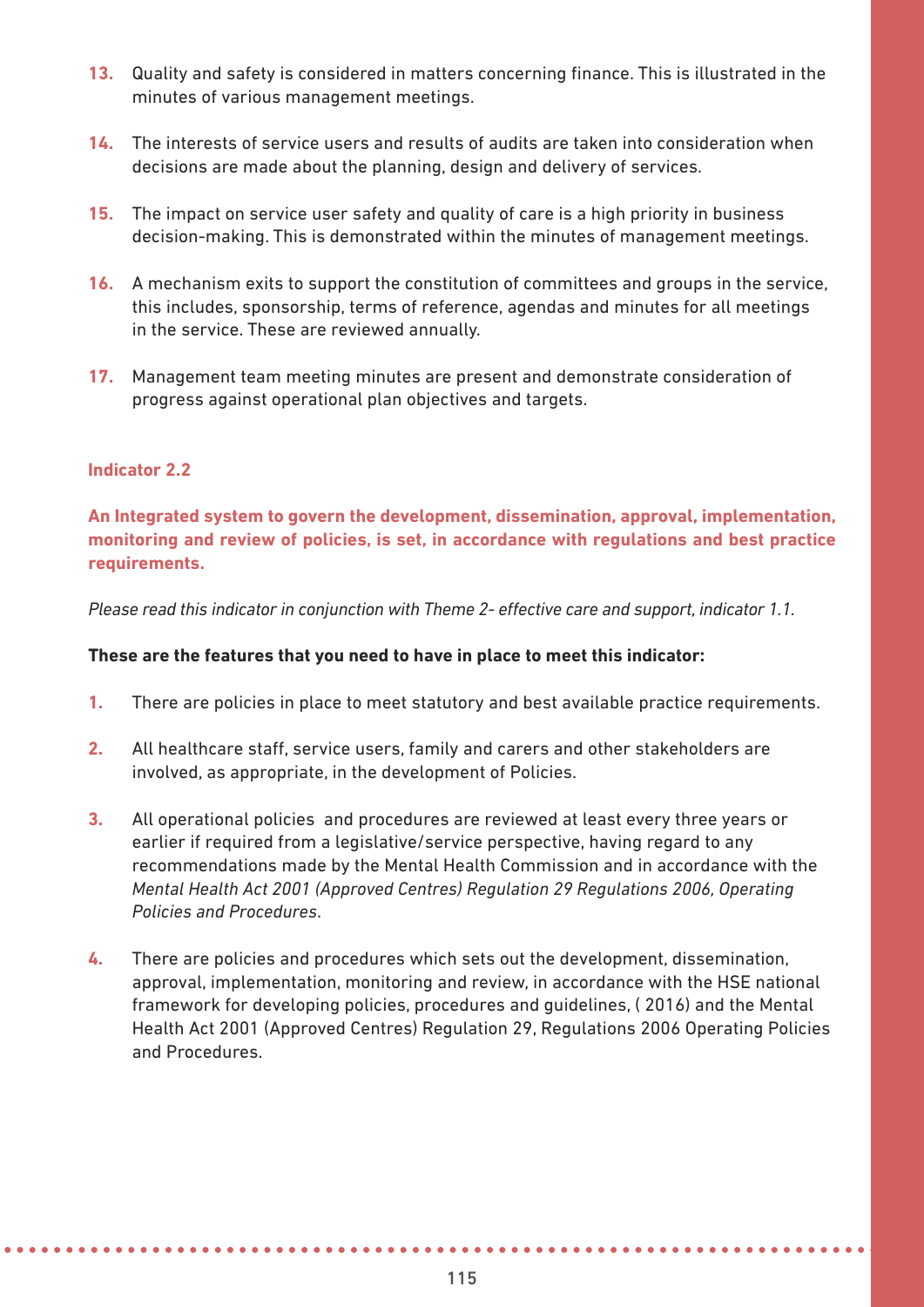- **5.** At a minimum, this policy includes:
	- The roles and responsibilities for the development, management and review of operating policies and procedures.
	- The processes for the development of the operating policies and procedures required by the Regulations.
	- The processes for the approval of operating policies and procedures the process for dissemination operating policies and procedures either in an electronic or hard copy.
	- The process for, reviewing and updating of policies and procedures at least every three years
	- The processes for making obsolete and retaining previous versions of policies and procedures.
	- The processes for training of staff including training following the release of a new or updated policy and procedure.
	- The processes for collaboration between clinical and managerial teams to provide relevant and appropriate information within the operating policies and procedures.
	- The standard operating policy and procedure template and layout used by the service.
- **6.** Each PPPG has a signature sheet which indicates that all staff have read and understand each operating policies, procedures, protocols and guidance.
- **7.** Relevant staff can articulate the processes for the development and review of operating policies and procedures.
- **8.** All policies and procedures are communicated and implemented.
- **9.** Relevant staff have read and understood the policies and procedures on developing and reviewing operational policies, as set out in the policy. This is documented.
- **10.** Obsolete versions of operating policies and procedures are retained but removed from possible access by staff.
- **11.** The format of policies and procedures is standardised and is in accordance with the national framework for developing policies, procedures and guidelines, (PPPG 2016). This includes at a minimum:
	- Title of the policy and procedure
	- Reference number and revision of the policy and procedure
	- Document owner
	- Approvers
	- Reviewers, where applicable
	- Scope of the policy and procedure
	- Date from which the policy will be implemented (effective from)
	- The implementation plan
	- The procedure (s)
	- Scheduled review date the document is re-dated after each review
	- Total number of pages in the policy and procedure.
	- Audit tool specific to the adoption of the PPPG in practice.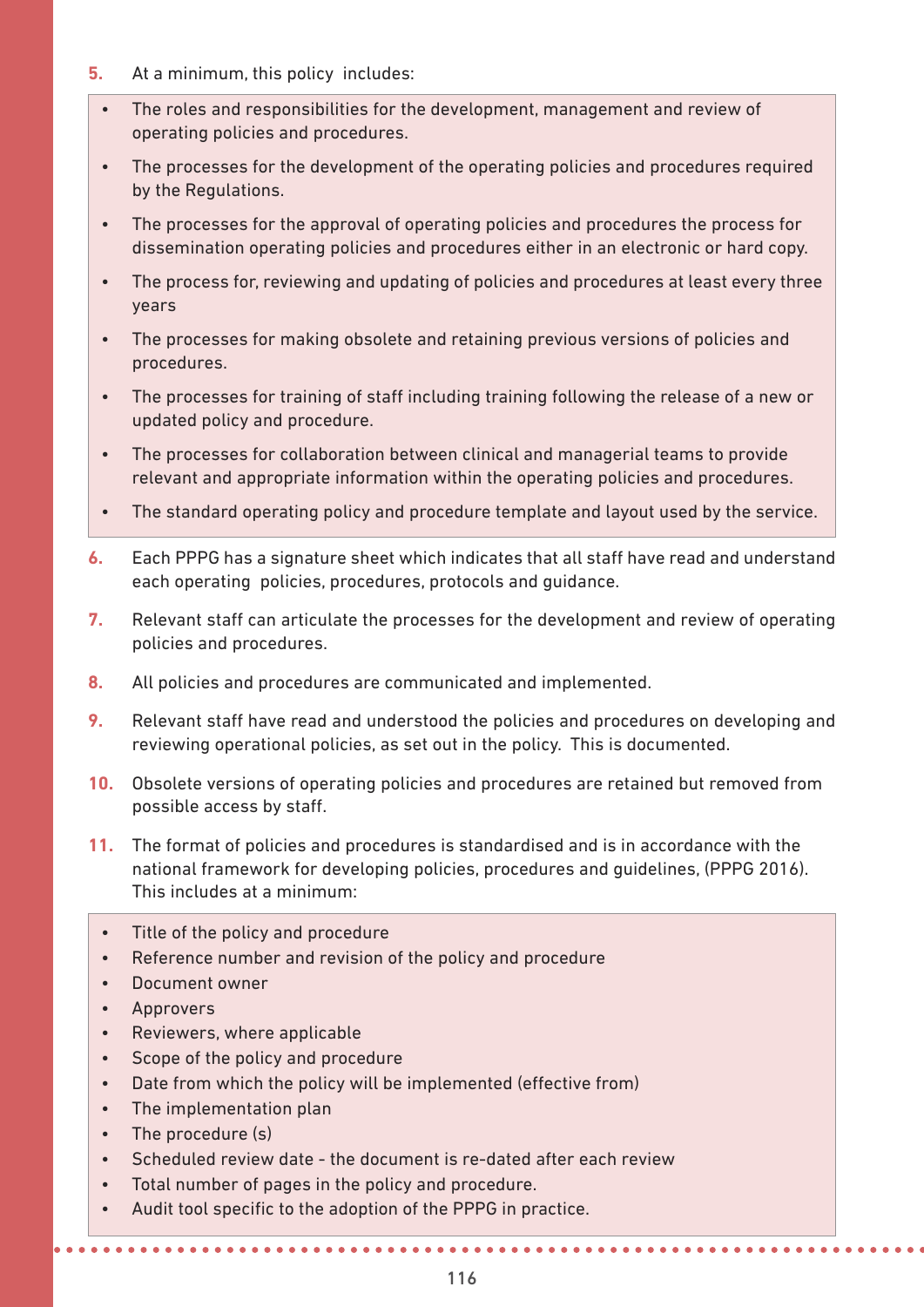- **12.** Any generic policies used are appropriate to the service and the service user' group profile
- **13.** Where generic policies (e.g. dealing with complaints, recruitment of staff, etc.) are used, the service has a written statement, adopting the generic policy, which is reviewed at least every three years.
- **14.** Each policy includes an audit tool to support audit of implementation.
- **15.** There is an annual audit completed to determine compliance with policy and procedure review times. Analysis is completed to identify opportunities to improve the processes of developing and reviewing the policies.

**Each mental health service/team maintains a publicly available Statement of Purpose that accurately describes the services provided, including how and where they are provided. The statement of purpose is communicated in an accessible format to all stakeholders, including service users.** 

#### **Indicator 3.1**

**A Statement of Purpose is in place for each mental health service.** 

- **1.** There is an up to date statement of purpose in place, which includes the:
	- Aims and objectives of the service including how resources are aligned to deliver these objectives.
	- Description of services provided.
	- Intended service-user population.
	- Inclusion/ exclusion criterion.
	- Models of service delivery and allocated resources.
	- Location or locations of service delivery.
- **2.** The Statement of Purpose is signed off/approved by the CHO senior mental health management team in consultation with the mental health service team/local management team.
- **3.** The service delivered reflects the approved statement of purpose.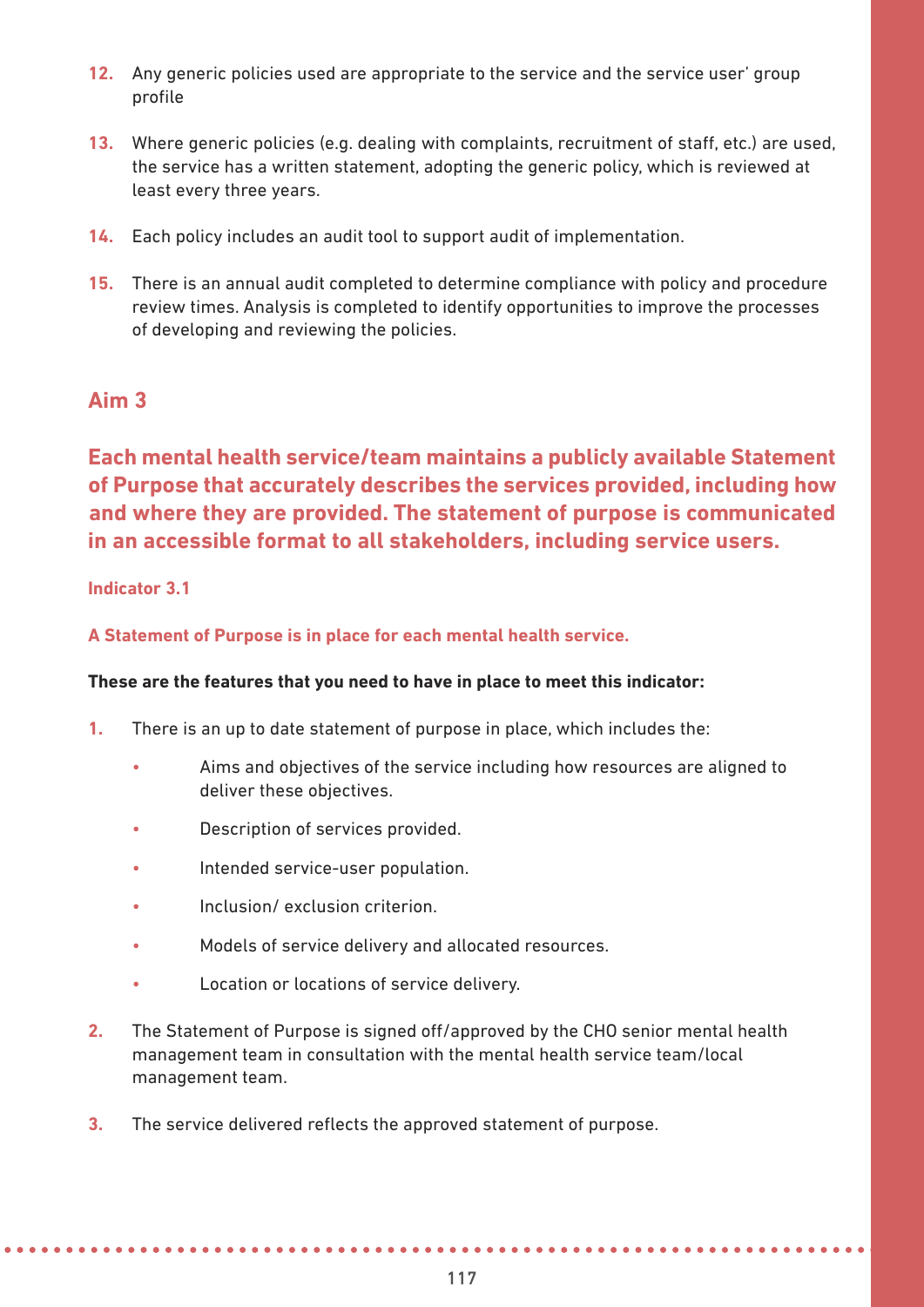- **4.** The statement of purpose is communicated in an accessible format and is available publicly.
- **5.** The statement of purpose is reviewed on an annual basis or sooner if there are any proposed service changes to ensure the statement of purpose reflects what will be delivered safely, sustainably and within available resources.
- **6.** Notification of any changes is provided in a timely manner that allows stakeholders appropriate time to respond to proposed changes. Any necessary approval is sought before changes to the statement of purpose are made.

**The mental health service has systematic monitoring arrangements for identifying and acting on opportunities to continually improve the quality, safety and reliability of mental health services, which are in compliance with relevant legislation, national standards, best practice, and any service level arrangements2.** 

#### **Indicator 4.1**

**There are systematic monitoring arrangements for identifying internal and external opportunities to improve quality and safety.** 

#### **These are the features that you need to have in place to meet this indicator:**

- **1.** Data is collected from quality, risk and safety systems and used to measure and improve the service (e.g. audits, analysis, trending, complaints, risk register, safety notices, incidents, HSE nursing and midwifery metrics).
- **2.** Information is used and shared as appropriate within and between services/agencies to inform continuous improvement and the provision of safe services; (e.g. quality and safety committees, and other areas including notice boards, journal clubs, suggestion box, survey, focus groups, sharing learning days, newsletter and conferences).
- **3.** There are proactive measures and mechanisms in place to elicit and respond to feedback from service users, families and carers.
- **4.** Opportunities are sought for local and national benchmarking and sharing good practice initiatives.

*2. Section 38 Health Act, 2004 (as amended); Section 39 Health Act, 2004 (as amended)*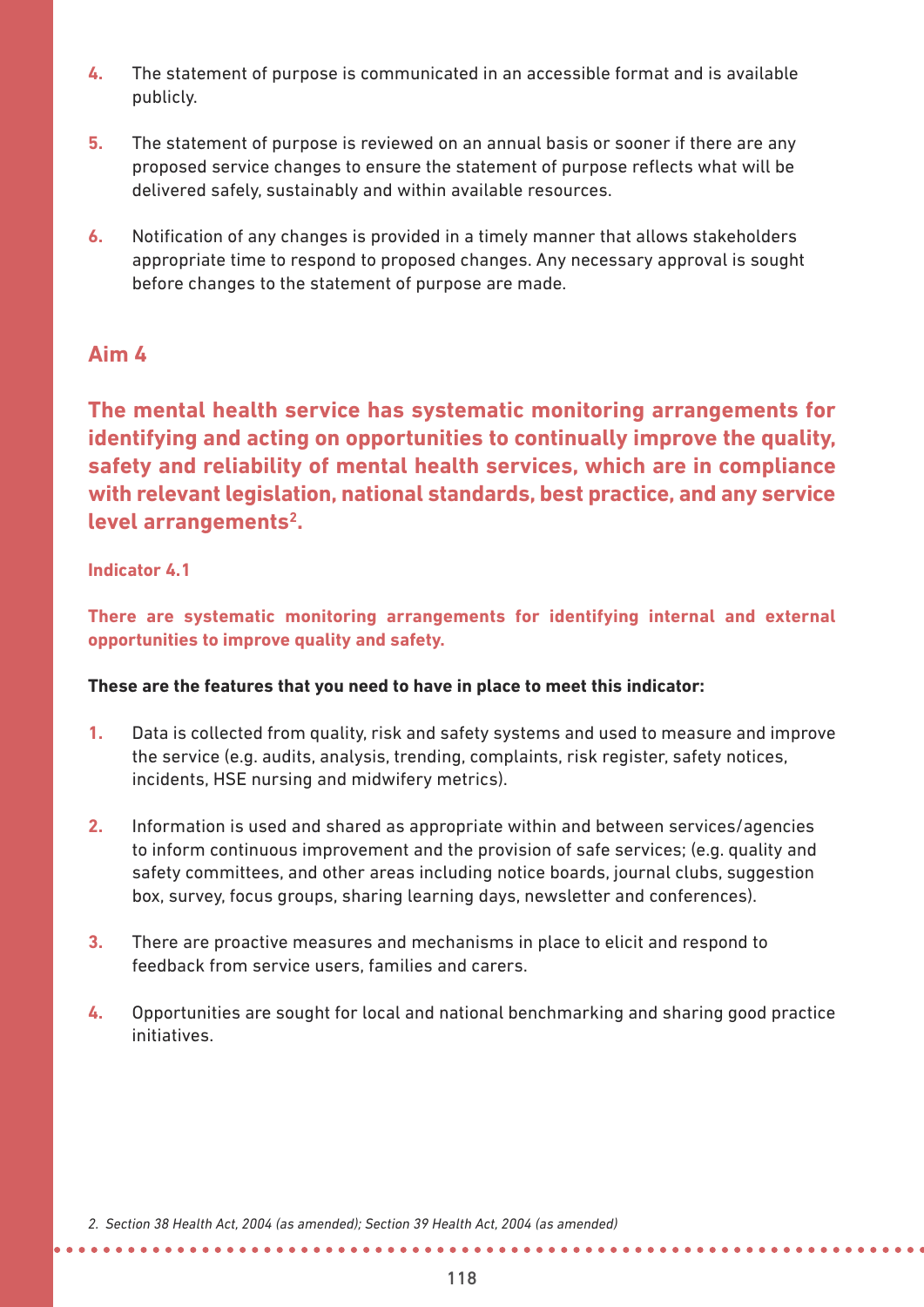#### **Indicator 4.2**

**The quality and safety of mental health services provided on behalf of healthcare service providers are monitored through formalised agreements, (Applicable only to services that** have service level arrangements / agreements<sup>3</sup> with the funding body (HSE) or with external **recruitment agencies4 / contractors).**

#### **These are the features that you need to have in place to meet this indicator:**

- **1.** A formalised, signed service level agreement is in place and is available in accordance with the national template.
- **2.** The service level agreement specifies:
	- Scope of service provided.
	- Required standards.
	- Resources required.
	- Quality assurance, monitoring and governance arrangements for the quality and safety of services delivered, including compliance with relevant standards.
- **3.** There is written evidence of monitoring of the agreement, in accordance with the requirements set out in the service level agreement.
- **4.** Any non-compliance with the service level agreement are acted on and appropriate action is taken to address the non-compliances.





*3. Section 38 Health Act, 2004 (as amended); Part 2 of Service Arrangements with non-statutory agencies funded under Section 38 Health Act, 2004, Section 39 Health Act, 2004, Section 10 Child Care Act, 1991, and Commercial / For Profit 4. Public Service Management Recruitment and Appointments Act 2004 (as amended)*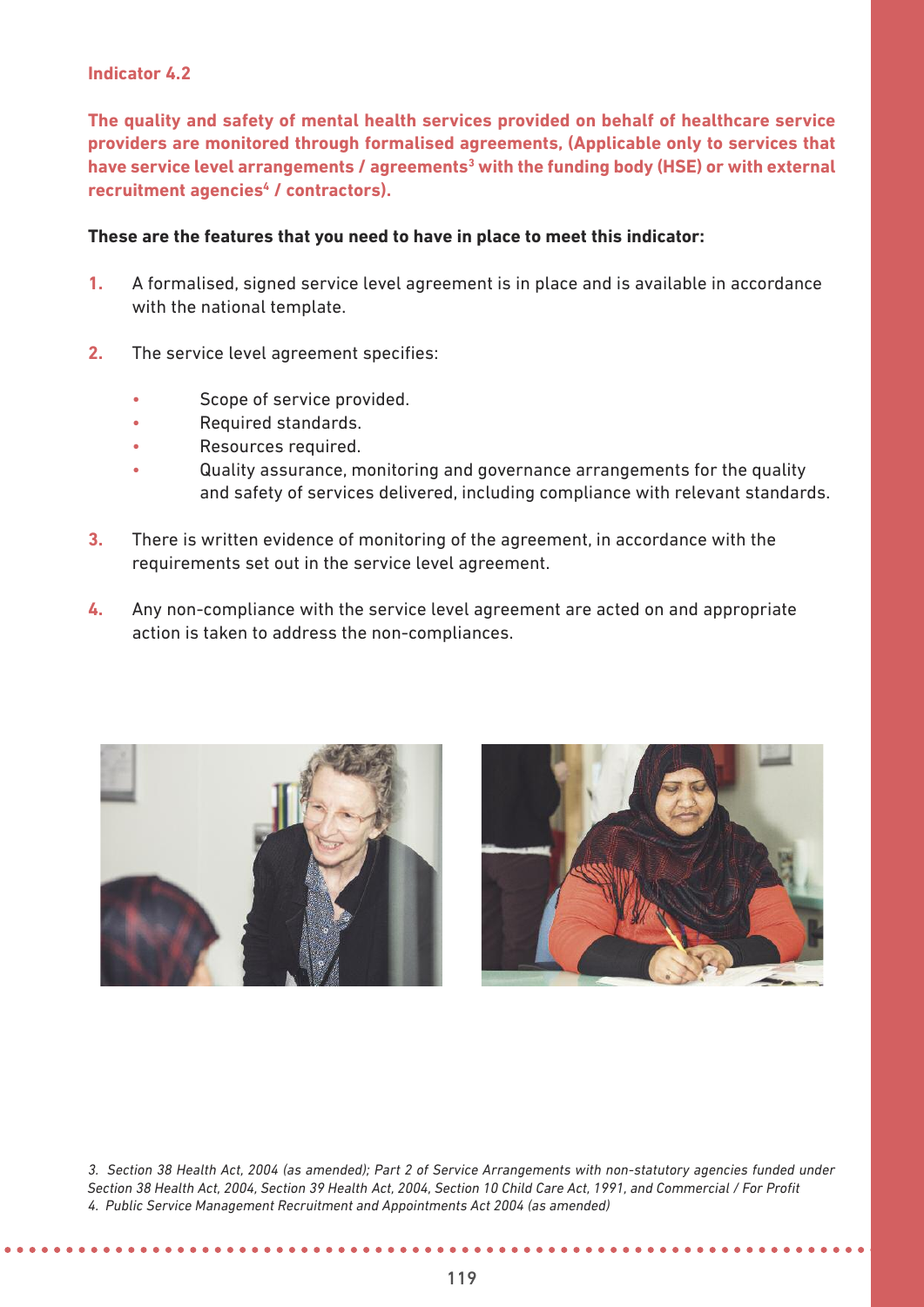#### **Indicator 4.3**

**An up-to-date register5 (Approved Centre only) is established and maintained in relation to every service user as required by legislation. The certificate of registration is managed in accordance with Mental Health Act 2001 (Approved Centres) Regulation 34** 

#### **These are the features that you need to have in place to meet this indicator:**

- **1.** The register of service users is in a format determined by the Mental Health Commission and the service makes available such information to the Mental Health Commission as and when requested by the Commission.
- **2.** A documented register (electronic or hard copy) of all service users admitted to the Approved Centre is available, with accurate and current information. The register of service users contains at a minimum the following information in accordance to the *Mental Health Act 2001 (Approved Centres) Regulations 2006), 28, Schedule 1*.
	- A. Full name.
	- B. Address.
	- C. Gender.
	- D. Date of birth.
	- E. Country of birth.
	- F. Ethnic or cultural background.

**White** 

Irish. Irish Traveller. Roma. Any other white background.

Black or Black Irish African. Any other Black background.

Asian or Asian Irish.

Chinese. Any other Asian background. Other, including mixed background Other, write in description

- G. Next of Kin/Representative(s).
- H. Admission date.
- I. Discharge date.
- J. Diagnosis on admission (or provisional diagnosis where diagnosis is not available).

*<u><u>AAAAAAAA</u>***</u>** 

- K. Diagnosis on discharge
- L. Patient Status, i.e. voluntary or involuntary

*5. Regulation 28 Mental Health Act 2001 (Approved Centres) Regulations 2006*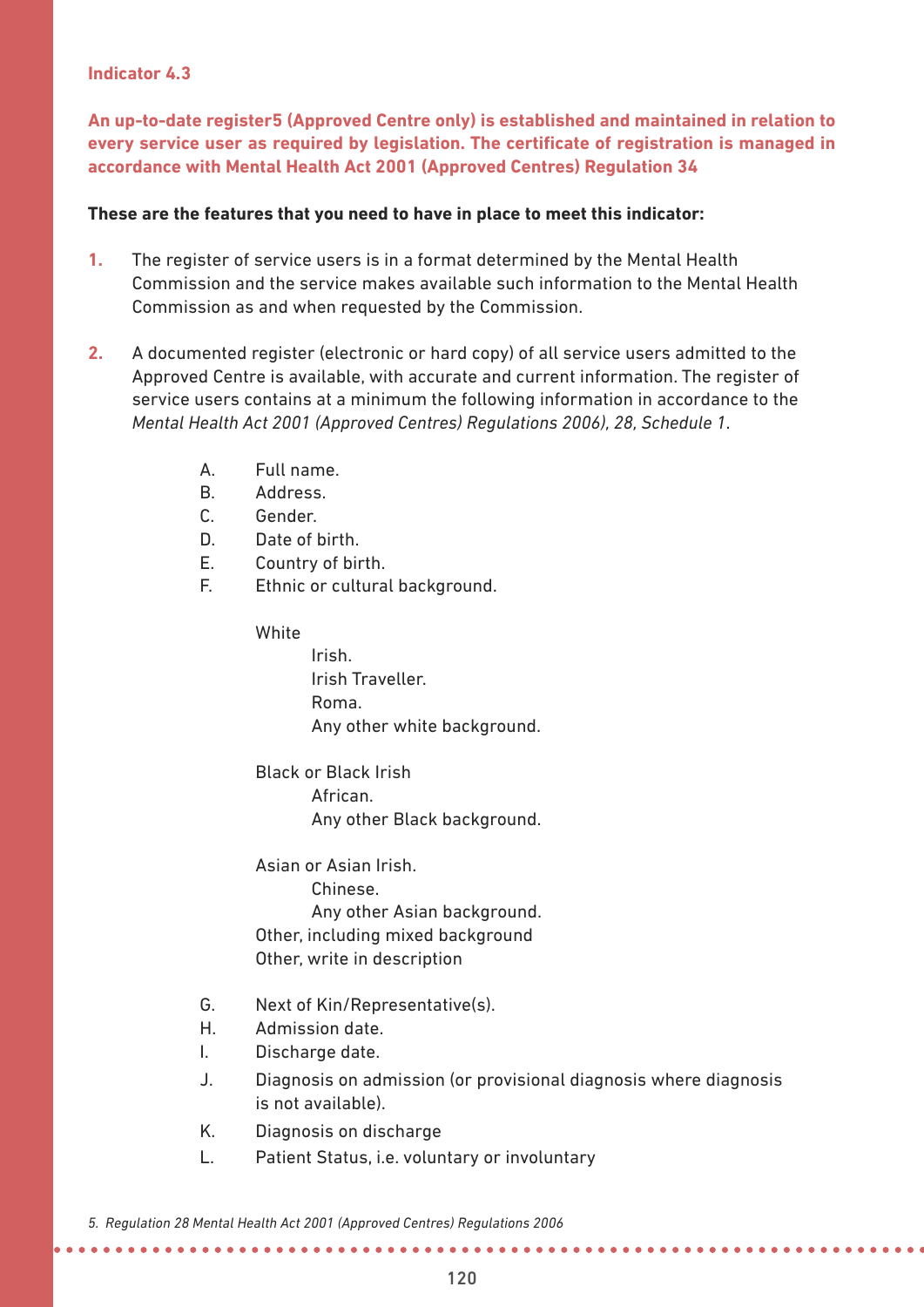- **3.** The register of service users is up to date.
- **4.** There is a process in place to support the following, in relation to the register of service users in the approved centre:
	- The roles and responsibilities for the maintenance and access to the register.
	- A standard and agreed practice to be applied in updating and maintaining the register (to include informing relevant staff of the process for updating and maintaining the register).
	- The method to maintain the register in the format determined by the Mental Health Commission.
- **5.** Relevant staff are informed of the processes relating to the updating and maintenance of the register.
- **6.** The registered proprietor is responsible for ensuring that the register of service users contains up-to-date and accurate information (certification of registrations)
- **7.** The current approved centres certificate of registration issued pursuant to section 64(3) (c) of the Act<sup>6</sup>, including any conditions of registration, is displayed in a prominent position in the approved centre, in accordance with the Mental Health Act 2001 (Approved Centres) Regulations 2006, Regulation 34, Certificate of Registration.
- **8.** Where changes have arisen in relation to the information detailed within the certificate of registration, this has been communicated to the Mental Health Commission.
- **9.** Defined processes are available to support the following in relation to the certificate of registration.
	- The roles and responsibilities in relation to the management and display of the certificate of registration.
	- The process to review the certificate of registration and communicate with the Mental Health Commission should a change be required to the content (e.g. the number of registered beds).
- **10.** Relevant staff are aware of the processes relating to the approved centre's certificate of registration.
- **11.** The registered proprietor monitors the approved centre's certificate of registration.

*6. Section 64 Mental Health Act 2001 (as amended)*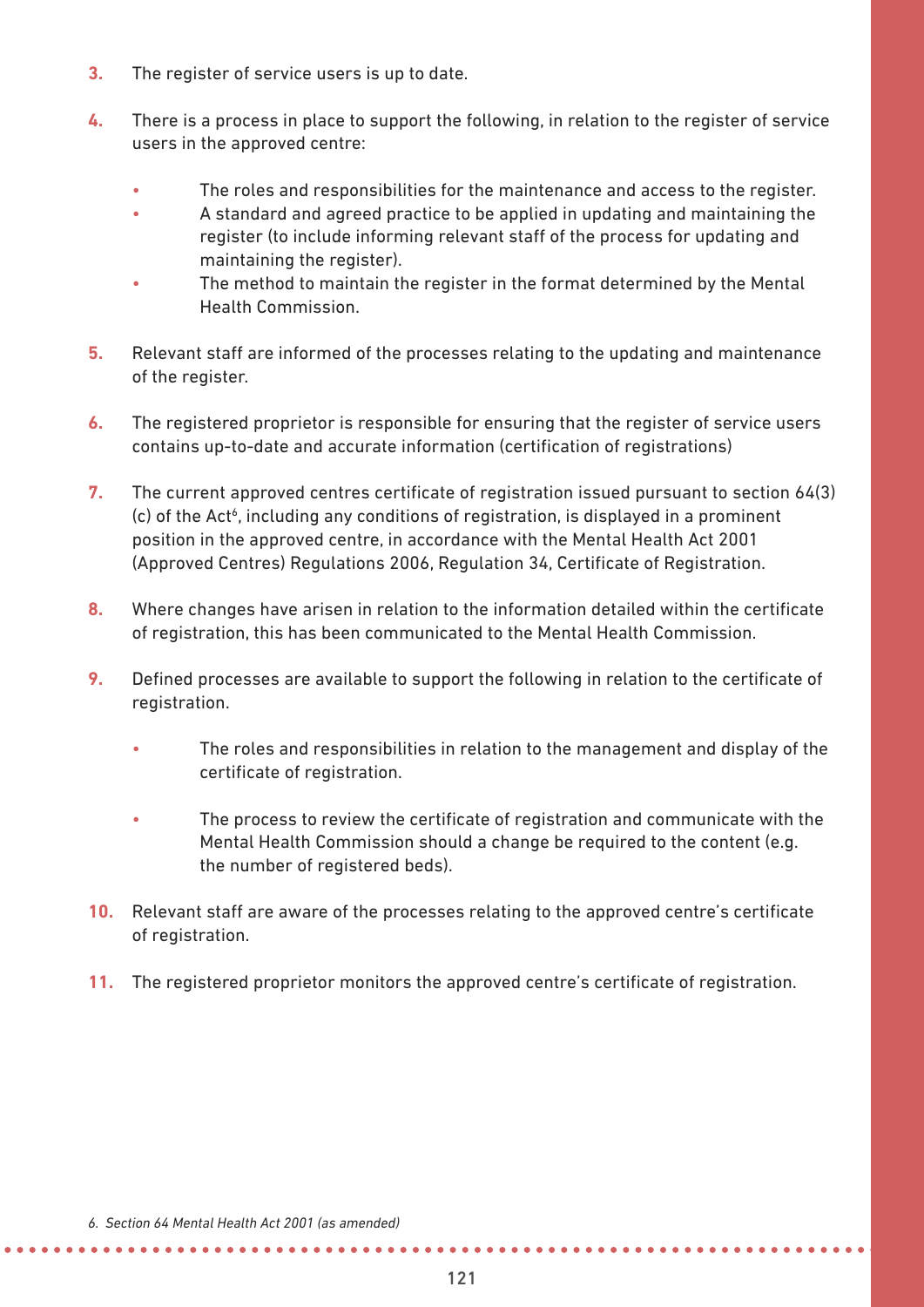**The mental health service has effective management arrangements to support and promote the delivery of high quality, safe, reliable and recovery oriented services.**

#### **Indicator 5.1**

**Management arrangements are in place to effectively and efficiently achieve planned objectives.** 

#### **These are the features that you need to have in place to meet this indicator:**

- **1.** The mental health service reviews management arrangements and identifies gaps and acts to address these gaps.
- **2.** Effective and efficient management arrangements include the use and review of the following structures, processes and systems:

#### **A. Workforce management**

- Workforce planning is based on a documented process, in line with the assessed needs of service users, projected and actual service demand and the resources available.
- Processes for addressing issues with rosters / staff deficits.
- Attendance and absence records, policy and processes.
- Records of back to work interviews.
- Employee assistance system.
- System of agreement on annual leave and records of planned annual leave.
- Records of allocations of staff.
- System for professional development planning and review.
- System for the use and review of agency and contracted staff.
- Appropriate means of measuring demand based on acuity and activity.
- System for managing changes in demand (resource allocation, contingency plans, gate keeping policies).
- Robust Information system which facilitates workforce management.
- Exit interviews for staff.

#### **B. Communication Management**

- Terms of reference, agendas and minutes of all meetings.
- Minutes available to all relevant stakeholders.
- Clinical Handover records.
- Communication fora to improve communication (e. g. huddles, information share, broadcast, safety pause, memos).
- ICT infrastructure to support communications.
- Media management systems, Health Service Executive (HSE Land). Detailed terms of reference for project groups, to include how they are commissioned, established, operated and terminated.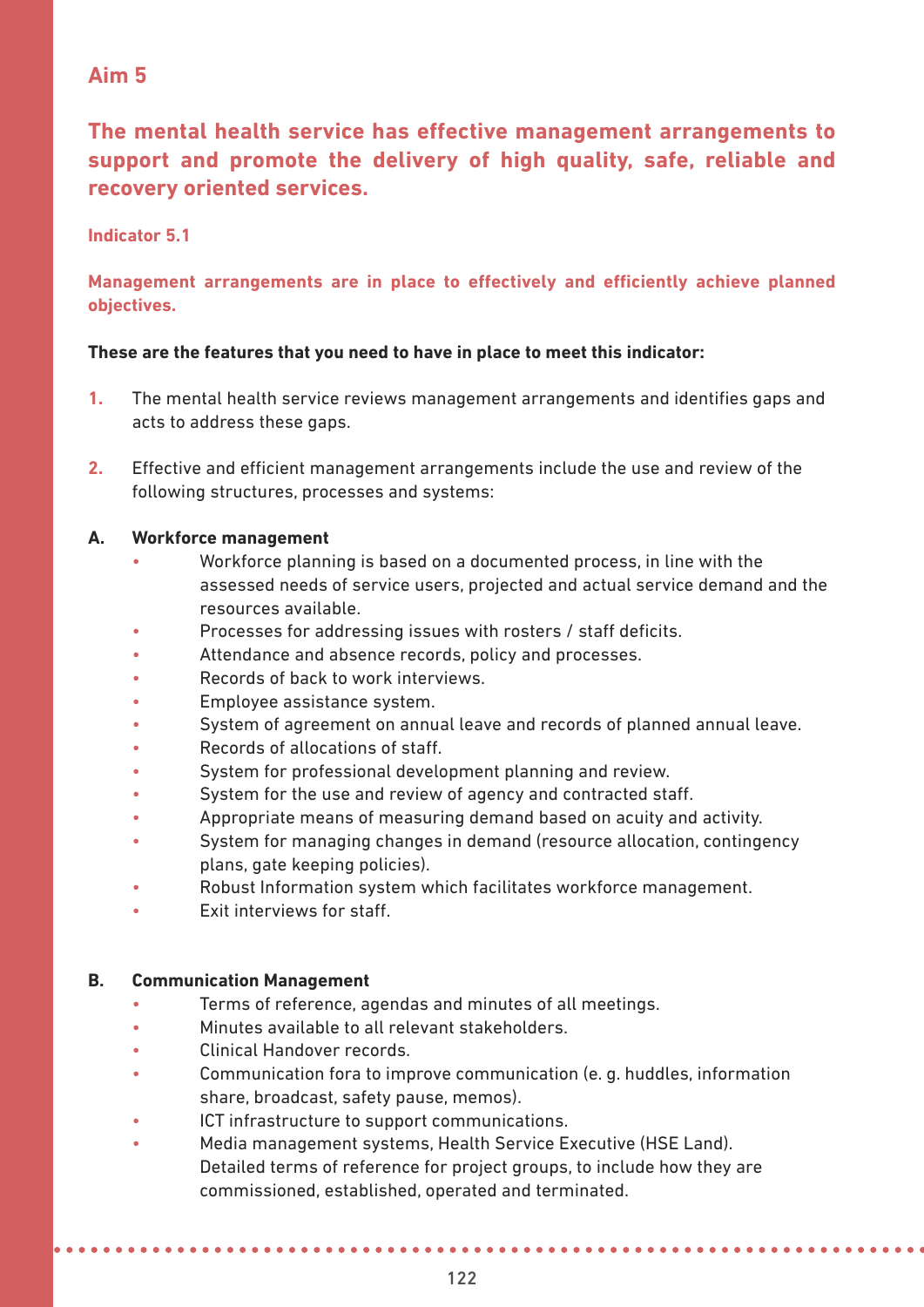#### **C. Information management**

- Information Governance policy.
- ICT systems
- Data Protection and Freedom of Information policy.
- Safe storage of data in line with policy.
- Consent policy.
- Confidentiality agreements included in employment contracts.
- Audit of records.
- Systems to integrate service user information.
- System to actively manage information (record retention policy, healthcare records management).
- Data protection breaches reported investigated and communicated in line with policy.

#### **D. Environment and physical infrastructure management**

- Records indicating management of estates / infrastructure and environment; Compliance with Regulation 22, Mental Health Act 2001, (Approved Centres) Regulation 2006.
- Maintenance records.
- Health and Safety statement.
- Minutes of health and safety committee and infection control meetings.
- Maintenance records of portable appliance testing.
- Records of equipment testing and servicing.
- Records of environmental assessment and relevant tests (e.g. legionella testing).
- Fire register / fire safety records.
- Records of assessing, adaptation and customising the environment to meet service user's needs (e.g. safety considerations, ligature points, accessibility needs, compartmentation).
- Quality improvement and audit results being implemented.

#### **E. Financial and resource management**

- Financial and resource management system in accordance with HSE National financial regulations.
- Financial control regulation processes complied with (E.G staff above grade eight sign annual declaration)
- Committee meeting records (including audit and finance sub-committees where in place).
- Policy, system and safeguards on service user finance are aligned to national financial regulations.
- Agreed budgetary allocation in place.
- Agreed budget is appropriated managed to deliver operational plan.
- Service level arrangement and records of monitoring and compliance with these.
- Internal and external audit records.
- Evidence of implementation of actions from audits.
- Records of theft and fraud preventative measures.

*<u>AAAAAAAAAAAAA</u>*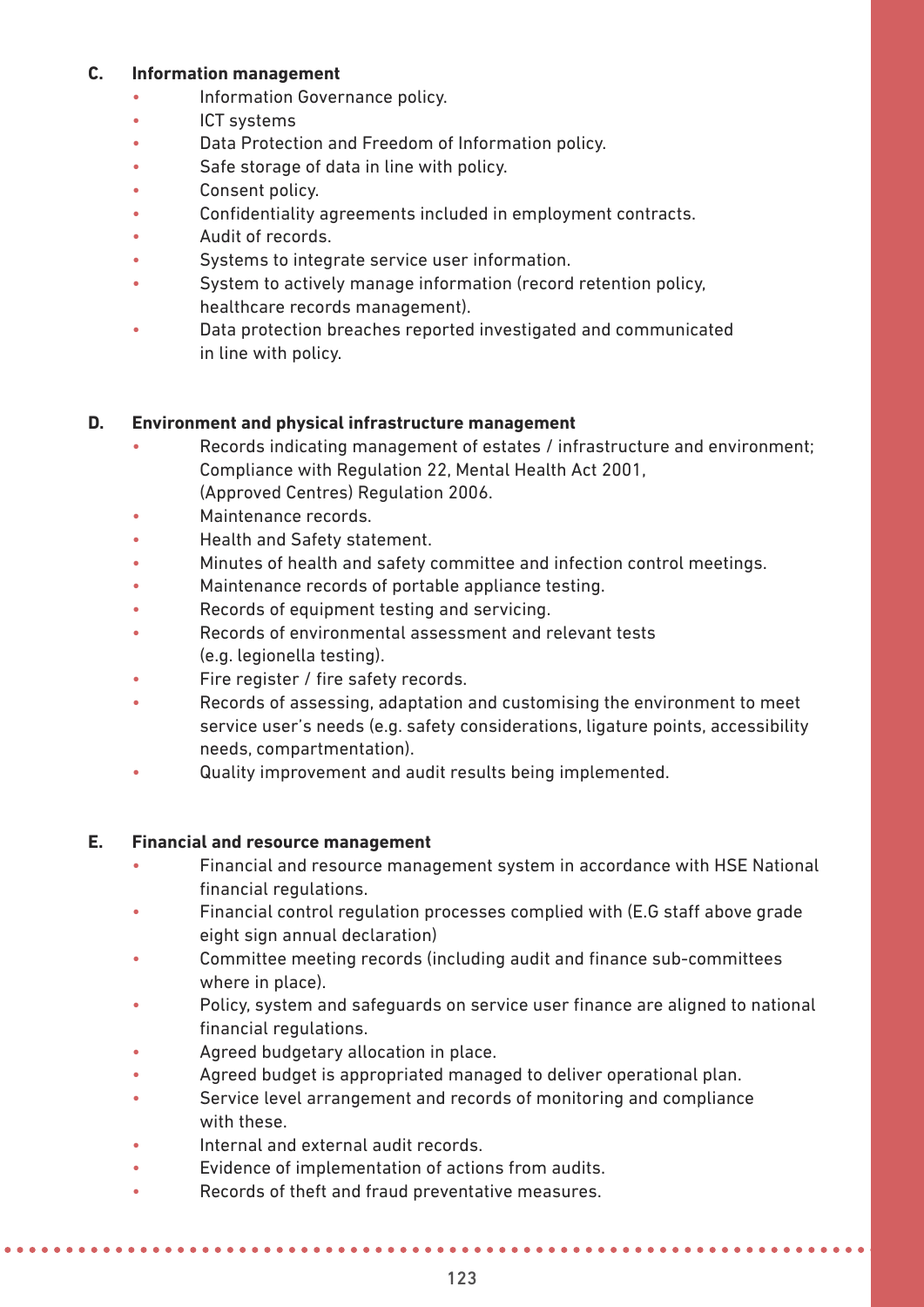#### **F. Regulatory management**

- System of notification to Regulatory Authorities and other agencies.
- Analysis of the system of notifications.
- Nominated person allocated responsibility for 1) Notification of Incidents in accordance with MHC and other regulatory requirements and 2) Maintenance of records in accordance with HSE Standards and
	- recommended practices for Healthcare records management 2011.
- Compliance with Mental Health Commission Codes of Practice and Guidance & Rules and Regulations.
- Clear tracking of regulatory activity and responses taken to address breaches/conditions/recommendations/immediate action notices.
- Professional registration requirements adhered to.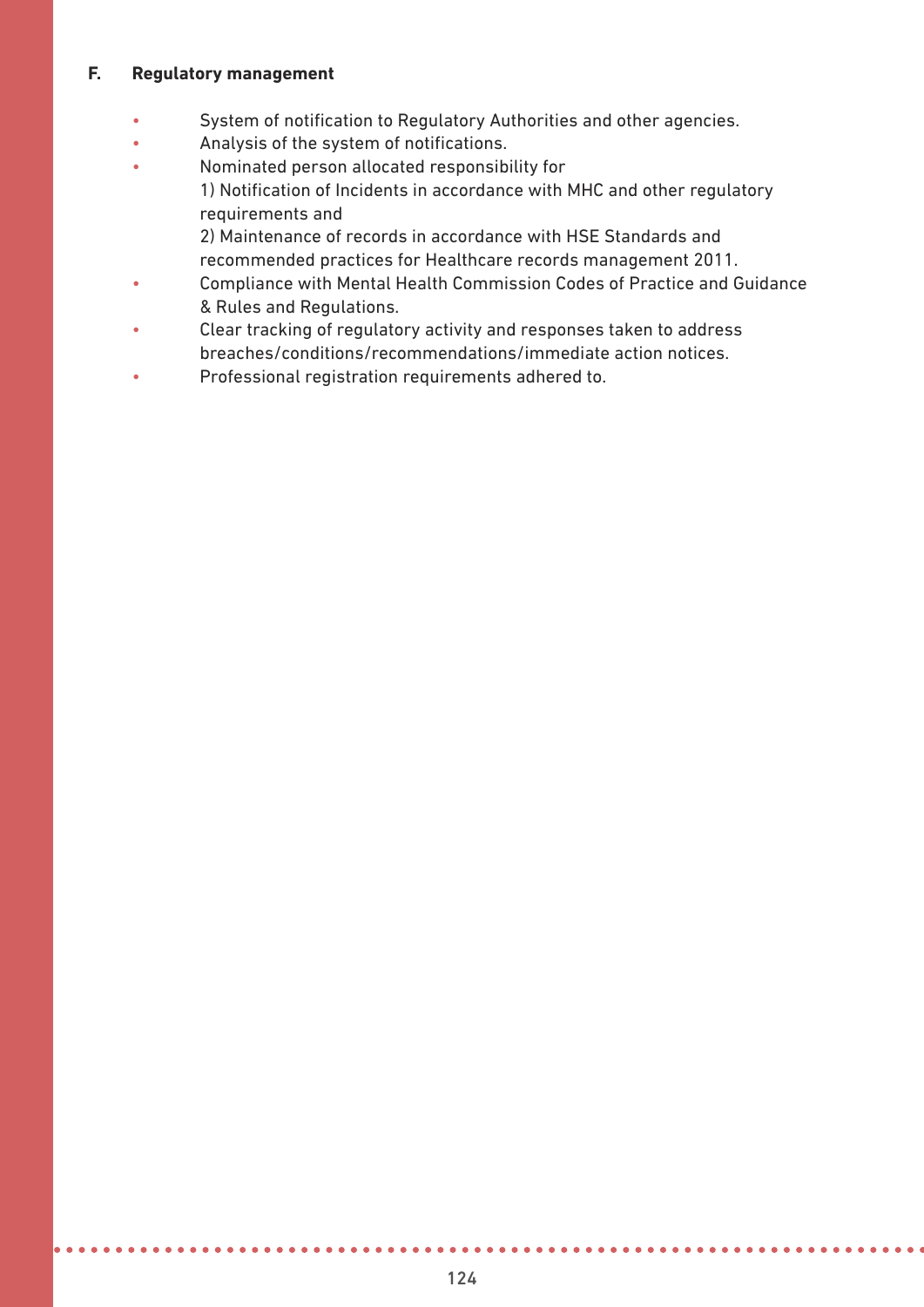#### **Indicator 5.2**

#### **The mental health service is adequately insured7 against accidents and injury to service users, staff, relevant others and to the service itself.**

- **1.** The service insurance is comprehensive and covers accidents or injury to service users, staff and others, loss or damage to the assets of the service user, any services provided and the building and its contents.
- **2.** There are defined policies and procedures in place regarding insurance and they include:
	- The roles and responsibilities in relation to the sourcing, scope and payment of insurance.
	- Process for ensuring insurance is in place and up to date.
	- The process for required approval to renew the insurance annually, or as appropriate.
	- The process for the provision of evidence of insurance to relevant individuals or bodies, including the Mental Health Commission.
	- The process to be applied in the event of a claim being submitted by a service user, visitor or staff member
- **3.** The policies and procedures are implemented
- **4.** The policies and procedures cover the following:
	- Public liability;
	- Employers' liability;
	- Clinical indemnity; and
	- Property
- **5.** Relevant staff are aware of the processes relating to the approved centre's insurance cover.
- **6.** There is a process for an annual claims review with the insurance provider.
- **7.** Insurance is in place for the number of service users in the service / centre and on the capacity of the service.
- **8.** The Insurance certificates are available and up to date.
- **9.** There is a review of the scope of insurance cover in accordance with any increase in the risk of injury to service users, staff, visitors or others.
- **10.** An audit is completed of the notification to the state claims agency and to insurers for potential claims.
- **11.** There is an indemnity scheme statement available for inspection or on request by the Mental Health Commission as provided by the HSE insurers.
- **12.** Confirmation of insurance is available in documentary form and in date on inspection and on request by the Mental Health Commission.

*<sup>7.</sup> Regulation 33 Mental Health Act 2001 (Approved Centres) Regulations 2006* **\*\*\*\*\*\*\*\*\*\*\*\*\*\*\*\*\*\*\***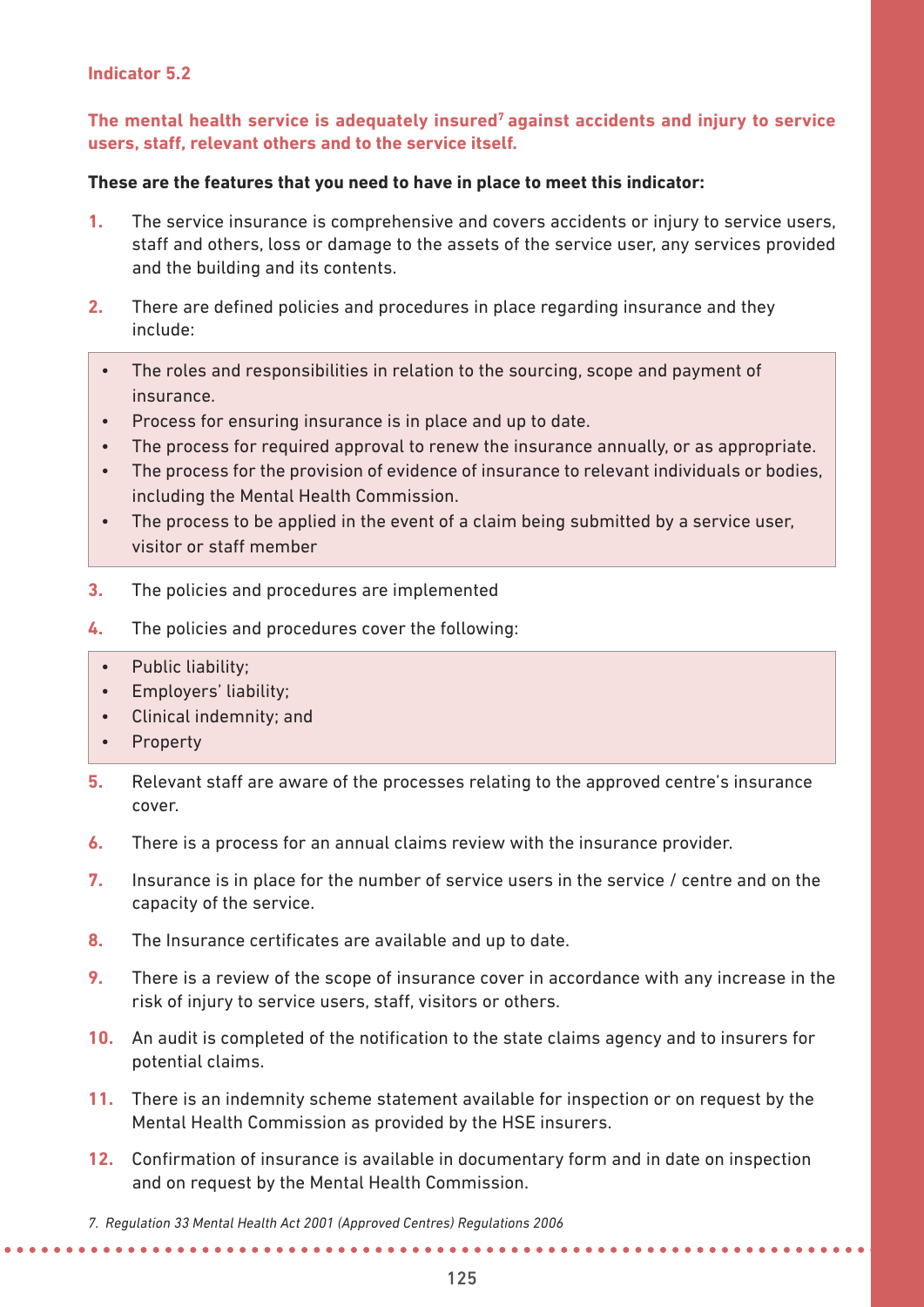# **Managers at all levels in the mental health service promote and strengthen a culture of quality and safety throughout the service.**

#### **Indicator 6.1**

#### **Managers at all levels demonstrate a clear commitment to promote and strengthen a culture of quality and safety.**

- **1.** The HSE mission statement, are in place and displayed.
- **2.** The Health Service Executive Code of Governance (October 2015) is adhered to and includes the code of conduct and management of conflict of interest. Management staff are aware of this code.
- **3.** Resources are allocated and training is provided to promote quality and safety.
- **4.** Quality and safety processes are developed and evaluated.
- **5.** The HSE open disclosure policy is implemented.
- **6.** The Managers promote and facilitate service user feedback.
- **7.** There is external input to improve the quality and safety of services.
- **8.** There are management and training opportunities for staff to support quality and safety.
- **9.** Management walkabouts and visibility of leadership occur.
- **10.** Quality and safety issues are prioritised and included as an agenda item in all meetings.
- **11.** There is senior management presence on quality committees and initiatives.
- **12.** Managers sponsor specific quality initiatives.